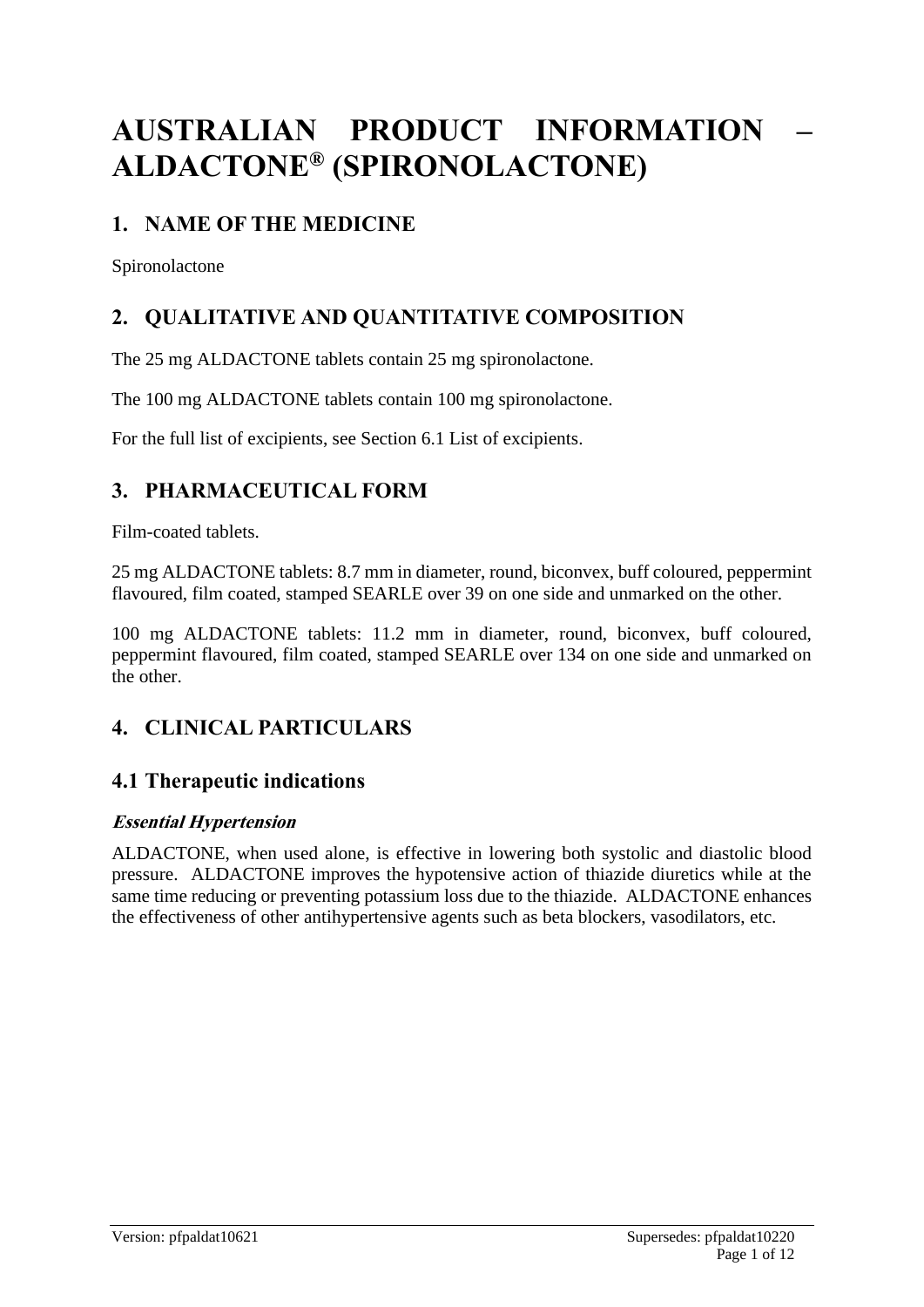**As adjunctive therapy in malignant hypertension.**

**In diuretic-induced hypokalaemia when other measures are considered inappropriate or inadequate.**

**Prophylaxis of hypokalaemia in patients taking digitalis when other measures are considered inadequate or inappropriate.**

#### **Oedematous disorders, such as oedema and ascites of congestive cardiac failure, cirrhosis of the liver, nephrotic syndrome.**

#### **Congestive Cardiac Failure**

ALDACTONE, when used alone, is effective in the management of oedema and sodium retention associated with congestive cardiac failure. ALDACTONE may be used in combination with a thiazide or other conventional diuretics for achieving diuresis in patients whose oedema is resistant to a thiazide or other conventional diuretics. Unlike conventional diuretics ALDACTONE does not produce hypokalaemia. When administered with a thiazide or other conventional diuretics, ALDACTONE offsets hypokalaemia induced by these diuretics. The prevention of potassium loss is particularly important in the treatment of digitalised patients since digitalis intoxication may be precipitated if hypokalaemia is induced by conventional diuretic therapy.

#### **Hepatic Cirrhosis with Ascites and Oedema**

ALDACTONE, when used alone, is frequently adequate for the relief of ascites and oedema associated with hepatic cirrhosis. ALDACTONE provides a mild and even diuresis and prevents excessive potassium excretion caused by thiazide diuretics thus avoiding possible precipitation of hepatic coma.

#### **Nephrotic Syndrome**

Although glucocorticoids, whose anti-inflammatory activity appears to benefit the primary pathologic process in the renal glomerulus, should probably be employed first, ALDACTONE either alone or in combination with a conventional diuretic is useful for inducing diuresis.

#### **Diagnosis and Treatment of Primary Hyperaldosteronism**

ALDACTONE may be used to establish the diagnosis of primary hyperaldosteronism by therapeutic trial. ALDACTONE may also be used for the short term pre-operative treatment of patients with primary hyperaldosteronism, long term maintenance therapy for patients with discrete aldosterone producing adrenal adenomas who are judged to be poor operative risks (or who decline surgery), and the long-term maintenance therapy for patients with bilateral micro or macronodular adrenal hyperplasia (idiopathic hyperaldosteronism).

#### **Hirsutism**

ALDACTONE is effective in the treatment of females with hirsutism, an androgen related increase in facial and body hair. A reduction in hair growth, hair shaft diameter and hair pigmentation are seen.

Use of ALDACTONE should be considered only after all other alternatives of non-drug therapy has been explored. For women of child-bearing age, see section 4.3 Contraindications and section 4.6 Fertility, pregnancy and lactation: Use in pregnancy.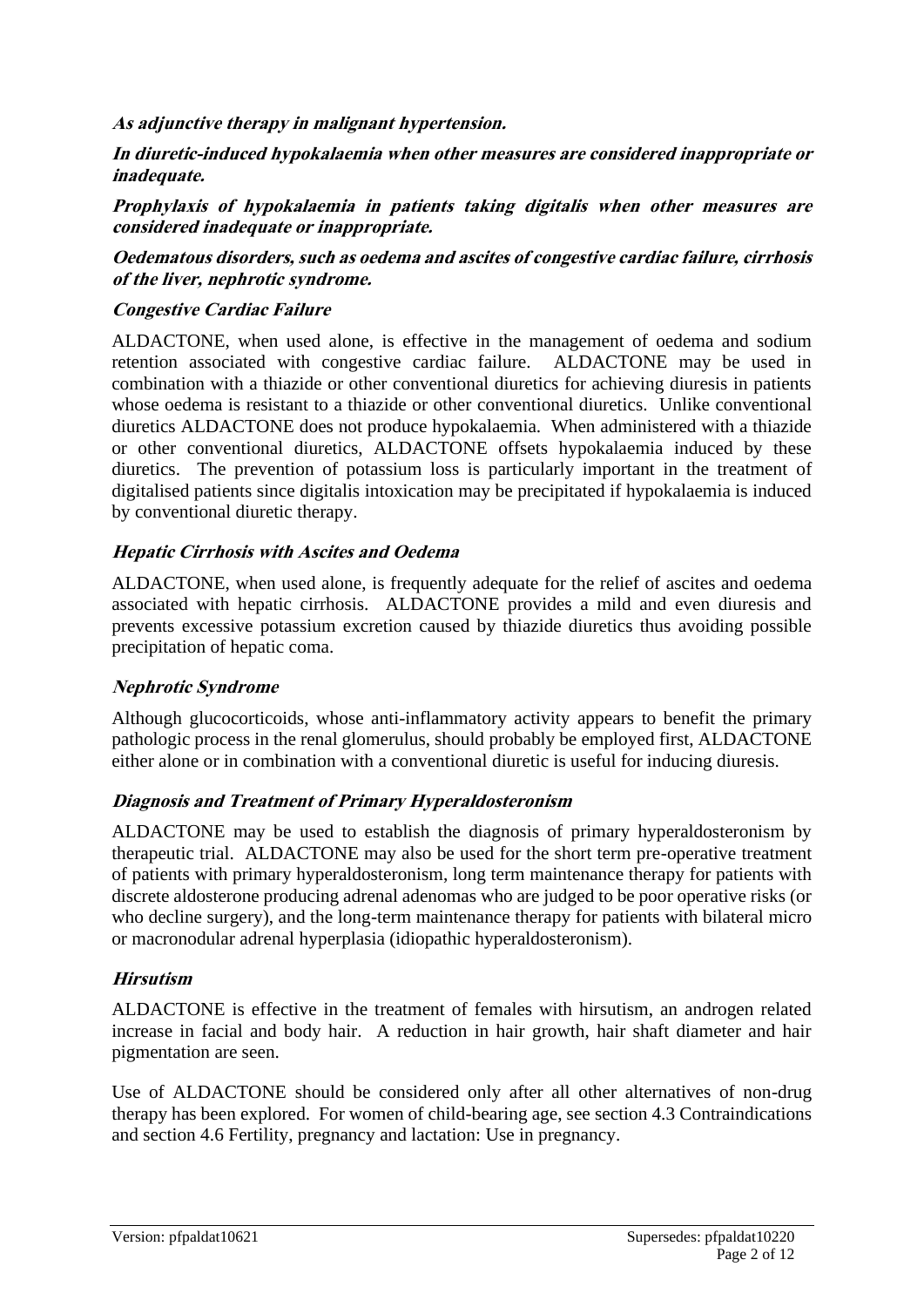### **4.2 Dose and method of administration**

**Dosage**

**Adults**

#### **Essential Hypertension**

50 mg/day to 100 mg/day which may be given either in divided doses or as a single daily dose.

Dosage should be adjusted according to response, but it should be noted that maximum effect of ALDACTONE therapy may not occur for up to 2 weeks after starting treatment.

ALDACTONE may potentiate the action of diuretics or other antihypertensive drugs and their dosage should first be reduced by at least 50% when ALDACTONE is added to the regimen, and then adjusted as necessary.

#### **Oedematous Disorders**

The daily dose may be given either in divided doses or as a single daily dose.

Congestive Cardiac Failure: Initial dose: 100 mg/day. In difficult or severe cases, the dosage may be gradually increased up to 200 mg/day. When oedema is controlled, the usual maintenance level is 25 mg/day to 200 mg/day.

Cirrhosis: If urinary Na+/K+ ratio is greater than 1 (one) the recommended dose is 100 mg/day. If the ratio is less than 1 (one) the recommended dose is 200 mg/day to 400 mg/day. Maintenance dosage should be individually determined.

Nephrotic Syndrome: Usually 100 mg/day to 200 mg/day. Spironolactone is not anti-inflammatory, has not been shown to affect the basic pathological process, and its use is only advised when treatment of the underlying disease, restriction of fluid intake and sodium intake, and the use of other diuretics do not provide an adequate response.

#### **Diagnosis and Treatment of Primary Aldosteronism**

ALDACTONE may be employed as an initial diagnostic measure to provide presumptive evidence of primary hyperaldosteronism while patients are on normal diets.

Long Test: ALDACTONE is administered at a daily dosage of 400 mg for 3 to 4 weeks. Correction of hypokalaemia and hypertension provides presumptive evidence for the diagnosis of primary hyperaldosteronism.

Short Test: ALDACTONE is administered at a daily dosage of 400 mg for 4 days. If serum potassium increases during ALDACTONE administration but drops when ALDACTONE is discontinued, a presumptive diagnosis of primary hyperaldosteronism should be considered.

After the diagnosis of hyperaldosteronism has been established by more definitive testing procedures, ALDACTONE may be administered in doses of 100 mg to 400 mg daily in preparation for surgery. For patients who are considered unsuitable for surgery, ALDACTONE may be employed for long term maintenance therapy at the lowest effective dosage determined for the individual patient.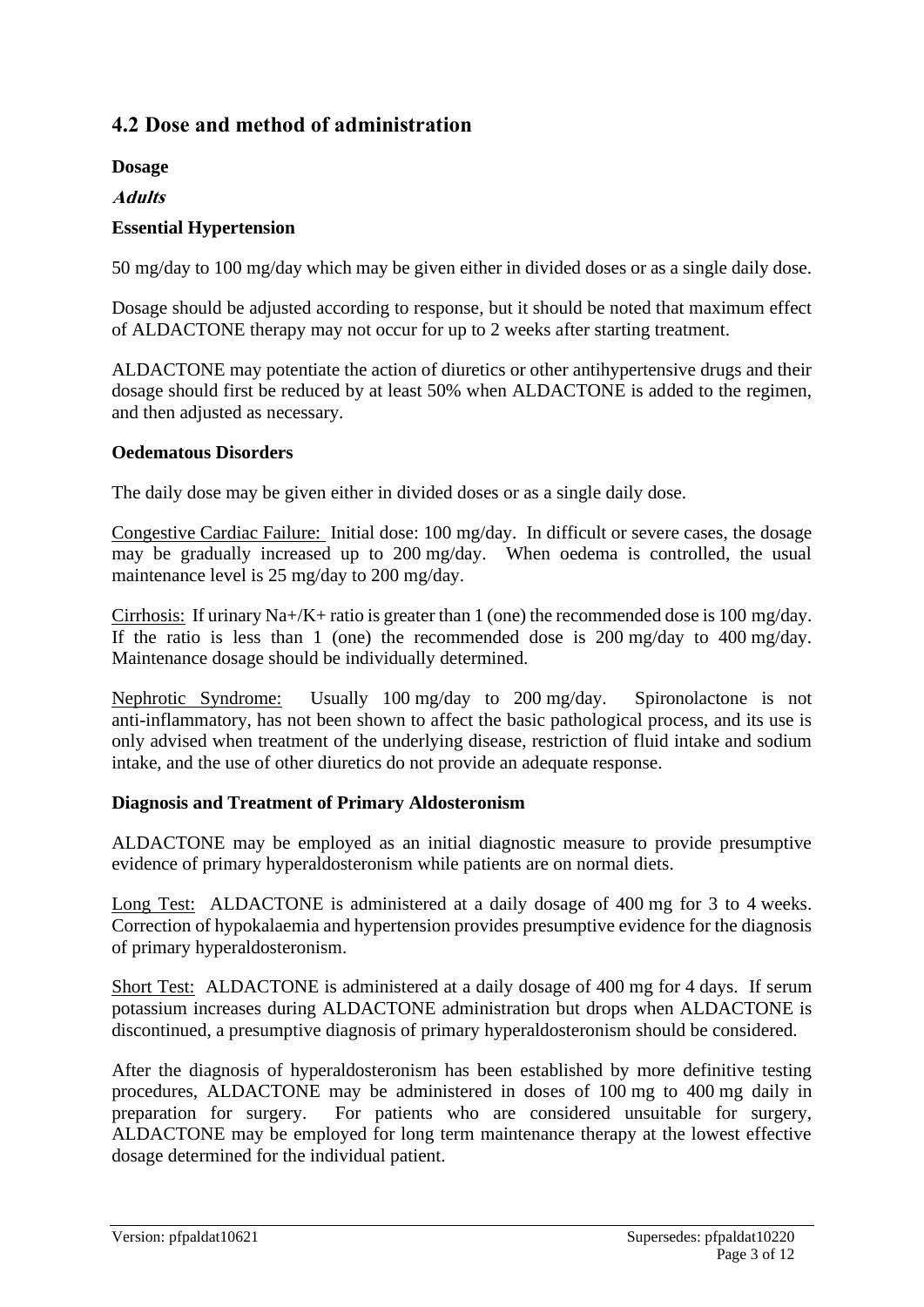#### **Malignant Hypertension**

ALDACTONE should be used as adjunctive therapy only, where there is an excessive secretion of aldosterone, hypokalaemia and metabolic alkalosis. Initial dosage: 100 mg/day increased as necessary in two weekly intervals to 400 mg/day. Initial therapy should include a combination of other antihypertensive drugs and spironolactone. Do not automatically reduce the dose of other treatments as is recommended for essential hypertension.

#### **Hypokalaemia**

ALDACTONE may be useful in treating diuretic-induced hypokalaemia when oral potassium supplements are considered inappropriate. In treating hypokalaemia, the lowest dose should be used and titrated upwards. A daily dose exceeding 100 mg is not recommended.

#### **Female Hirsutism**

100 mg/day to 200 mg/day in divided doses is usual however 50 mg/day has also been shown to be effective.

Clinical improvement is usually shown within 3 to 6 months and an initial course of treatment should continue for 12 months.

ALDACTONE may be administered continuously or as a cyclical dosage for approximately 3 weeks out of every 4 weeks. Dosing from Day 5 to Day 21 of the menstrual cycle, with a drug free interval during menstruation has been effective.

Cyclical dosing may reduce menstrual irregularities in women with previously regular cycles.

Combined use with oestrogen progestogen oral contraceptives may also be considered to provide both regular menstrual cycles and adequate contraception (see section 4.6 Fertility, pregnancy and lactation: Use in pregnancy).

#### **Children and Adolescents**

#### **Oedema**

The initial daily dosage should provide approximately 3.3 mg/kg. For small children, ALDACTONE tablets may be pulverised and administered as a suspension in cherry syrup. When refrigerated, such a suspension is stable for 1 month.

#### **4.3 Contraindications**

Acute renal insufficiency, significant impairment of renal function, anuria.

Addison's disease or other conditions associated with hyperkalaemia (see section 4.4 Special warnings and precautions for use).

Hyperkalaemia.

Pregnancy.

Hypersensitivity to spironolactone.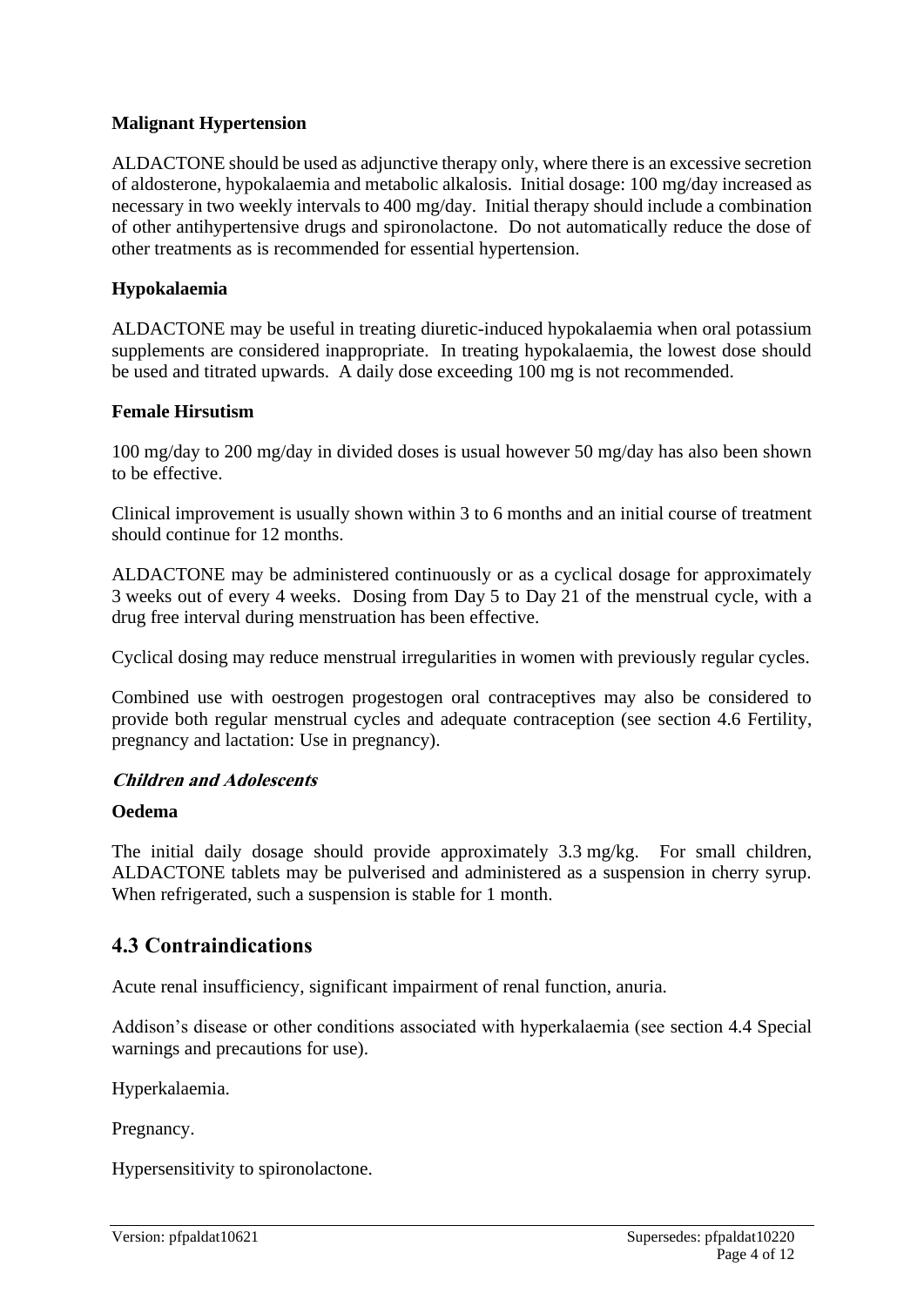Concomitant use of eplerenone.

### **4.4 Special warnings and precautions for use**

Concomitant use of spironolactone with angiotensin converting enzyme (ACE) inhibitors, nonsteroidal anti-inflammatory drugs, angiotensin II antagonists, aldosterone blockers, heparin, low molecular weight heparin, other drugs or conditions known to cause hyperkalaemia, potassium supplements, a diet rich in potassium, including salt substitutes containing potassium, or other potassium sparing agents is not recommended as it may lead to severe hyperkalaemia.

Hyperkalaemia may be fatal in patients with Severe Heart Failure (New York Heart Association [NYHA] class III-IV). Potassium and creatinine levels should be closely monitored 1 week after initiation or monthly for the first 3 months, then quarterly for a year, and then every 6 months when increasing the dose of spironolactone. Concomitant use of spironolactone and other potassium-sparing diuretics in patients with severe heart failure should be avoided. If serum potassium is >3.5 mEq/L, oral potassium supplements should be avoided. Treatment with spironolactone should be discontinued or interrupted in patients with serum potassium  $>5$  mEq/L or with serum creatinine  $>4$  mg/dL.

Periodic estimation of serum electrolytes is desirable due to the possibility of hyperkalaemia, hyponatraemia and possible transient blood urea nitrogen (BUN) elevation especially in the elderly and/or patients with pre-existing impaired renal or hepatic function, in whom the risk/benefit ratio should always be weighed.

Reversible hyperchloraemic metabolic acidosis, usually in association with hyperkalaemia, has been reported to occur in some patients with decompensated hepatic cirrhosis, even in the presence of normal renal function.

The safety of ALDACTONE for the treatment of hirsutism in women of child-bearing age has not been established by specific long-term clinical trials. Epidemiological studies are also inadequate to establish the safety of long-term use in this population.

#### **Use in hepatic impairment**

See section 4.4 Special warnings and precautions for use.

#### **Use in renal impairment**

See section 4.3 Contraindications and section 4.4 Special warnings and precautions for use.

#### **Use in the elderly**

See section 4.4 Special warnings and precautions for use.

#### **Paediatric use**

No data available.

#### **Effects on laboratory tests**

Spironolactone can interfere with assays for plasma digoxin concentrations.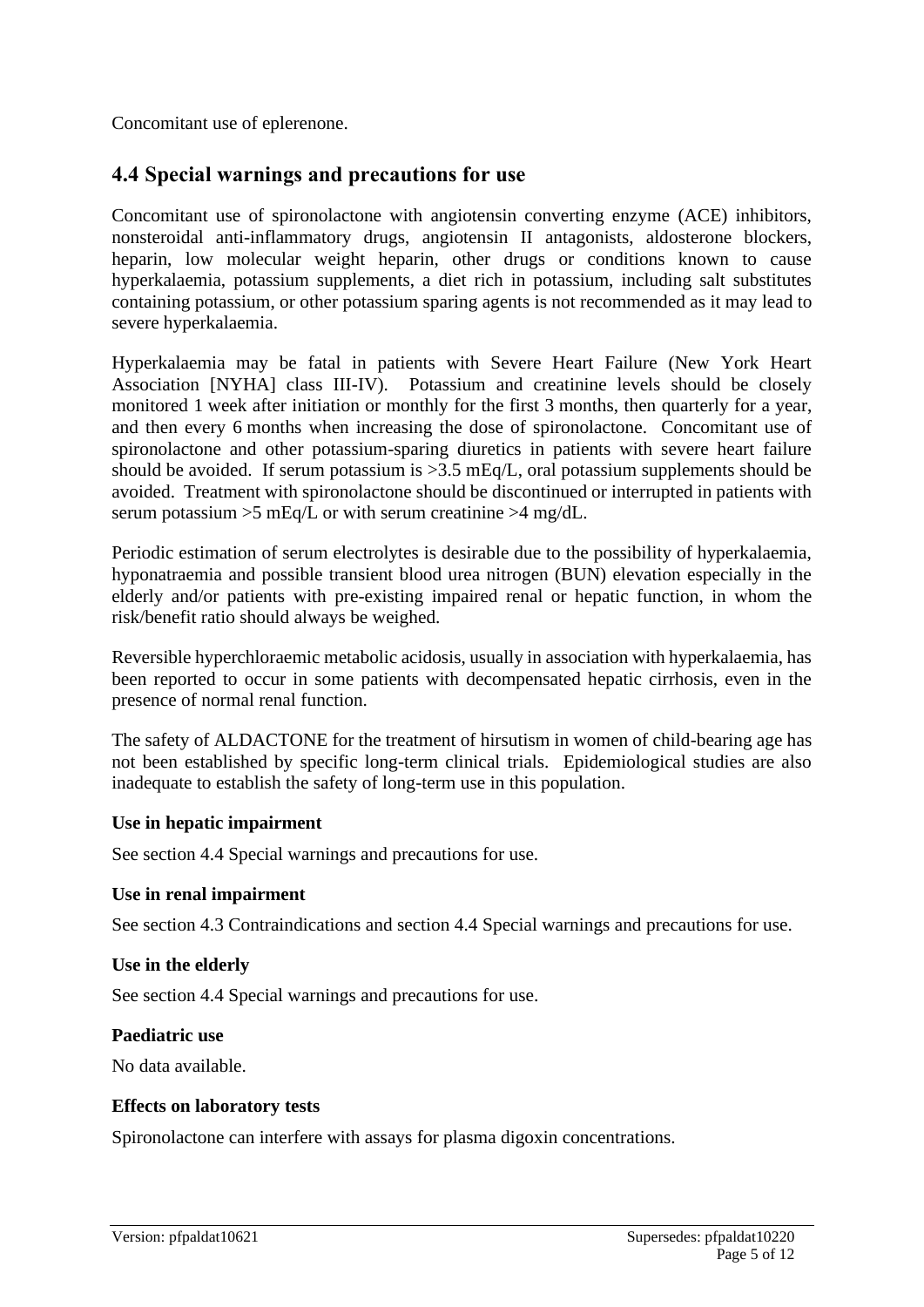### **4.5 Interactions with other medicines and other forms of interactions**

Concomitant use of drugs known to cause hyperkalaemia with spironolactone may result in severe hyperkalaemia (see section 4.4 Special warnings and precautions for use).

Hyperkalaemia has been associated with the use of indomethacin or ACE inhibitors in combination with potassium sparing diuretics.

Spironolactone reduces the vascular responsiveness to noradrenaline. Therefore, caution should be exercised in the management of patients subjected to regional or general anaesthesia while they are being treated with ALDACTONE.

As carbenoxolone may cause sodium retention and thus decrease the effectiveness of spironolactone, concurrent use of the two agents should be avoided.

Spironolactone has been shown to increase the half-life of digoxin. This may result in increased serum digoxin levels and subsequent digitalis toxicity. It may be necessary to reduce the digoxin dose when spironolactone is administered, and the patient should be carefully monitored to avoid over or under-digitalisation.

Spironolactone may have an additive effect when given concomitantly with other diuretics and antihypertensive agents. The dose of such drugs may need to be reduced when spironolactone is added to the treatment regimen.

Nonsteroidal anti-inflammatory drugs such as aspirin, indomethacin, and mefenamic acid may attenuate the natriuretic efficacy of diuretics due to inhibition of intrarenal synthesis of prostaglandins and have been shown to attenuate the diuretic effect of spironolactone.

Spironolactone enhances the metabolism of antipyrine.

Hyperkalaemic metabolic acidosis has been reported in patients given spironolactone concurrently with ammonium chloride or cholestyramine.

### **4.6 Fertility, pregnancy and lactation**

#### **Effects on fertility**

In animal studies, spironolactone was devoid of teratogenic effects in mice and rabbits at oral doses up to 20 mg/kg/day, and in rats at dietary doses up to 50 mg/kg/day. However, increased resorption rate was seen at 20 mg/kg/day in rabbits, and the incidence of stillbirths was increased in rats dosed at 50 mg/kg/day. Subcutaneous administration of spironolactone (approximately 50 mg/kg/day to 100 mg/kg/day) to rats during late pregnancy caused endocrine dysfunction in both sexes of offspring 70-80 days after birth (hypoprolactinaemia and decreased ventral prostate and seminal vesicle weights in males; increased luteinizing hormone secretion and ovarian and uterine weights in females). Feminisation of the external genitalia of male fetuses was reported in another study in rats at oral doses of approximately 200 mg/kg/day. Subcutaneous administration of spironolactone to neonatal female mice caused histological changes in the cervicovaginal epithelium that were similar to those caused by diethylstilboestrol (a drug which causes vaginal neoplasia in adulthood following *in utero* exposure).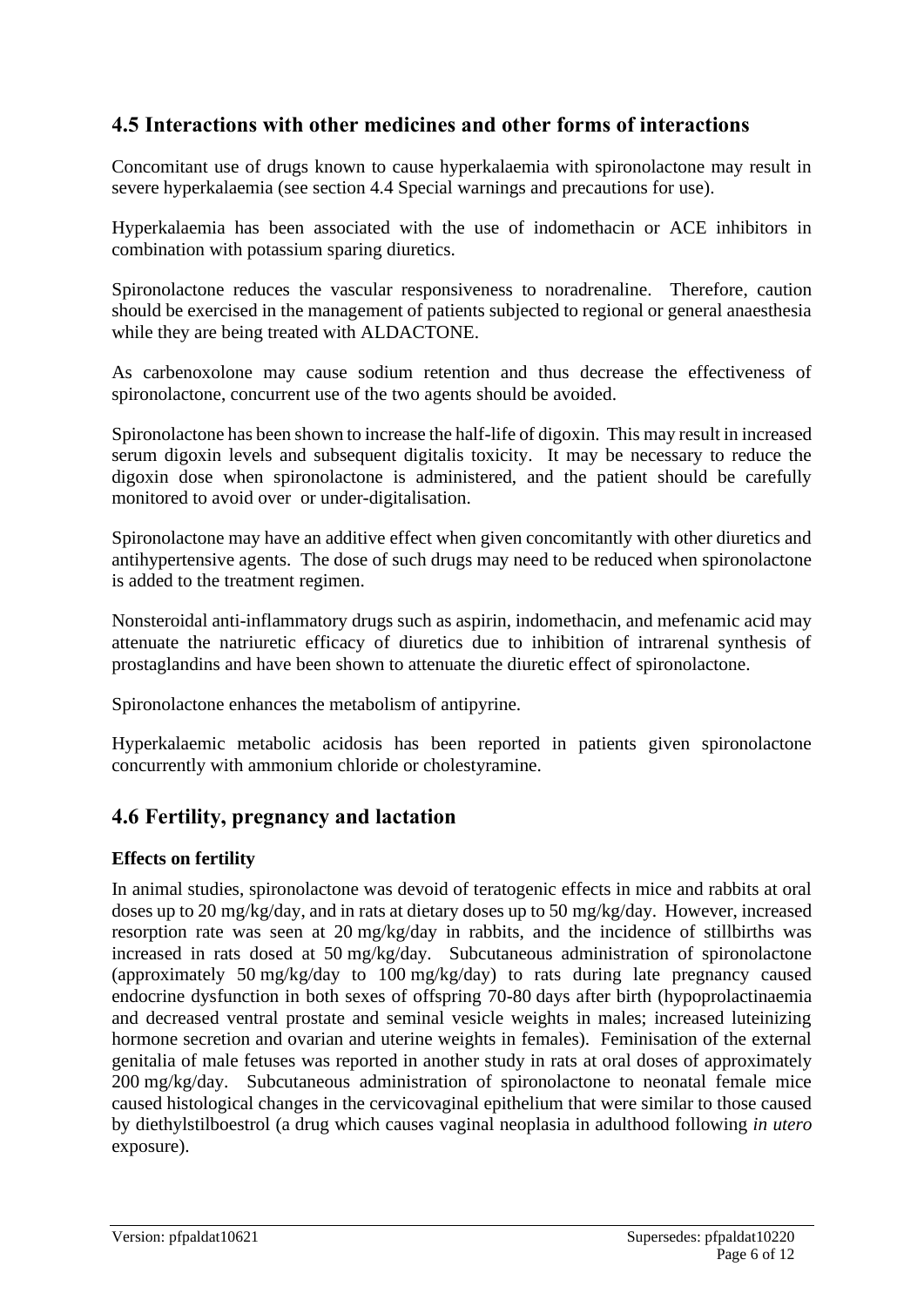The risk of demasculinisation of the male fetus will only occur from about 6 weeks post conception onwards, hence if inadvertent spironolactone administration is stopped at an early stage the risk to the male fetus is small.

#### **Use in pregnancy – Pregnancy Category B3**

Experimentally, passive transfer of potassium sparing diuretics across the human placenta has been demonstrated. Maternal treatment during pregnancy may result in electrolyte disturbances in the fetus. Spironolactone should not be used in pregnancy (see 4.3 Contraindications). Women of child-bearing potential should employ adequate contraception (i.e. oral contraceptives or IUDs) during administration of spironolactone, and the drug should be stopped if pregnancy occurs or is suspected.

#### **Use in lactation**

Canrenone, an active metabolite of spironolactone, appears in breast milk. If use of the drug is deemed essential an alternative method of infant feeding should be instituted.

### **4.7 Effects on ability to drive and use machines**

Somnolence and dizziness have been reported to occur in some patients. Caution is advised when driving or operating machinery until the response to initial treatment has been determined.

### **4.8 Adverse effects (undesirable effects)**

Gynaecomastia may develop in association with the use of spironolactone, and physicians should be alert to its possible onset. The development of gynaecomastia appears to be related to both dosage level and duration of therapy and is normally reversible when ALDACTONE is discontinued. In rare instances some breast enlargement may persist.

Other adverse reactions that have been reported in association with ALDACTONE are: gastrointestinal symptoms including cramping, diarrhoea, nausea, vomiting, gastric bleeding, ulceration and gastritis; drowsiness, lethargy, headache, maculopapular or erythematous cutaneous eruptions, urticaria, mental confusion, drug fever, ataxia, inability to achieve or maintain erection, irregular menses or amenorrhoea, post-menopausal bleeding, malaise, benign breast neoplasm, breast pain, leucopenia (including agranulocytosis), thrombocytopenia, abnormal hepatic function, electrolyte disturbances, hyperkalaemia, leg cramps dizziness, changes in libido, Stevens-Johnson syndrome (SJS), toxic epidermal necrolysis (TEN), drug rash with eosinophilia and systemic symptoms (DRESS), alopecia, hypertrichosis, pruritus, rash, and acute renal failure.

Carcinoma of the breast has been reported in patients taking spironolactone, but a cause and effect relationship has not been established.

#### **Reporting suspected adverse effects**

Reporting suspected adverse reactions after registration of the medicinal product is important. It allows continued monitoring of the benefit-risk balance of the medicinal product. Healthcare professionals are asked to report any suspected adverse reactions at [www.tga.gov.au/reporting](http://www.tga.gov.au/reporting-problems)[problems.](http://www.tga.gov.au/reporting-problems)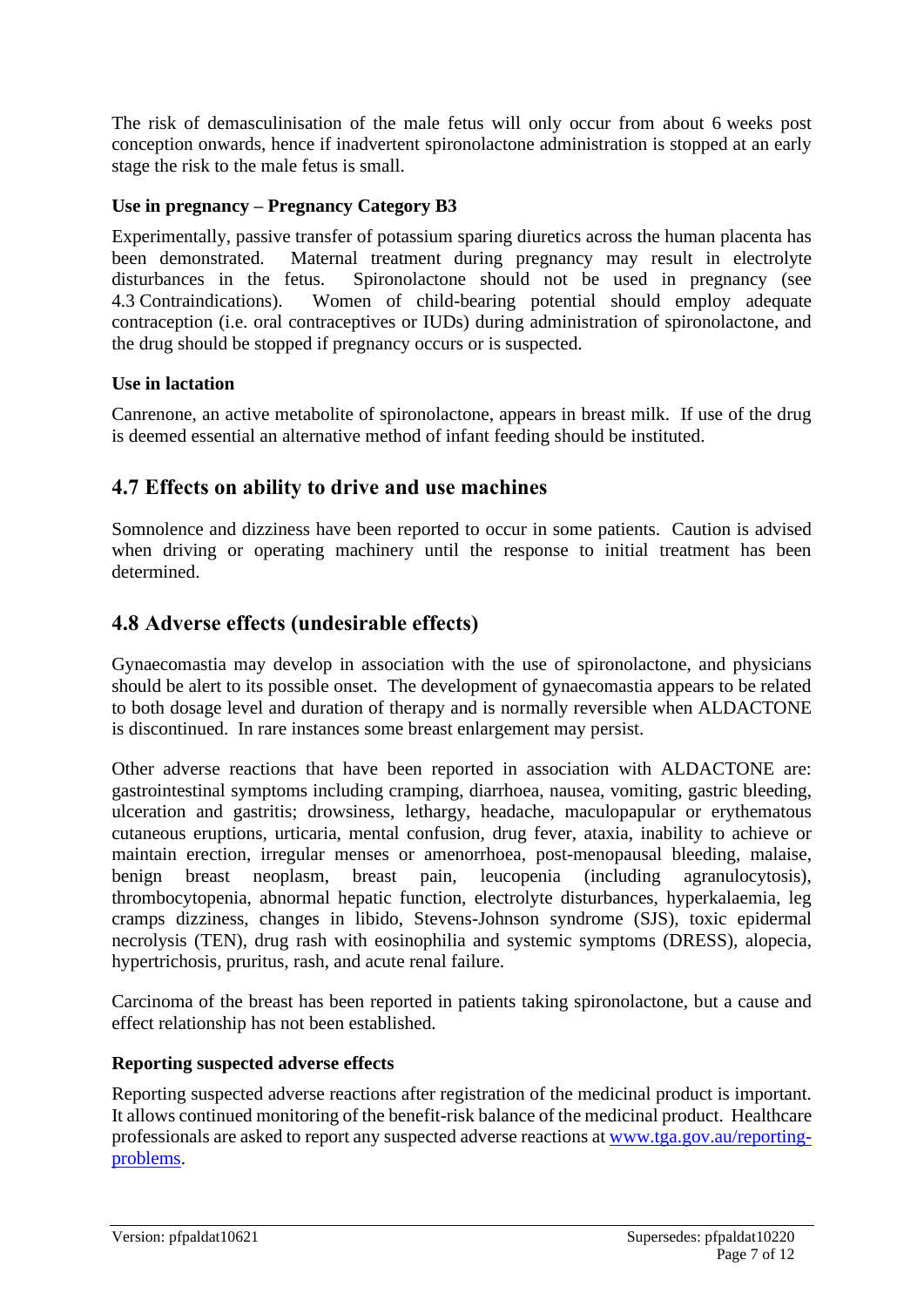### **4.9 Overdose**

#### **Symptoms**

Overdosage may be manifested by nausea and vomiting, dizziness and (more rarely) by drowsiness, mental confusion, maculopapular or erythematous rash or diarrhoea. Electrolyte imbalances and dehydration may occur. Hyperkalaemia may be produced; symptoms include paraesthesia, weakness, flaccid paralysis and tetany. The earliest signs are characteristic electrocardiographic abnormalities including tall "tent shaped" T waves, decreased amplitude of the P waves and widening of the QRS complex. Delayed onset of hyperkalaemia has been reported after acute ingestion of spironolactone (peak levels at 24 hours and 32 hours).

#### **Treatments**

Symptomatic and supportive measures should be employed. There is no specific antidote. Support respiratory and cardiac functions. Treat fluid depletion, electrolyte imbalances, and hypotension by established procedures.

Severity of intoxication should be based on clinical findings and serial determination of serum potassium levels. Monitoring plasma levels of spironolactone is not clinically useful.

Hyperkalaemia can be treated promptly by the rapid intravenous administration of glucose (20% to 50%) and regular insulin, using 0.25 to 0.5 units of insulin per gram of glucose. Potassium excreting diuretics and ion exchange resins may also be administered repeating as required.

ALDACTONE should be discontinued and potassium intake (including dietary potassium) restricted.

For information on the management of overdose, contact the Poisons Information Centre on 13 11 26 (Australia).

### **5. PHARMACOLOGICAL PROPERTIES**

### **5.1 Pharmacodynamic properties**

#### **Mechanism of action**

ALDACTONE (spironolactone) is a specific pharmacologic antagonist of aldosterone, acting primarily through competitive binding of receptors at the aldosterone-dependent sodium-potassium exchange site in the distal convoluted renal tubule. ALDACTONE causes increased amounts of sodium and water to be excreted, while potassium is retained. ALDACTONE acts both as a diuretic and as an antihypertensive agent. It may be given alone or with other diuretic agents that act more proximally in the renal tubule.

Increased levels of the mineralocorticoid, aldosterone, are present in primary and secondary hyperaldosteronism. Oedematous states in which secondary aldosteronism is usually involved include congestive cardiac failure, hepatic cirrhosis, and nephrotic syndrome. By competing with aldosterone for receptor sites, ALDACTONE provides effective therapy for oedema and ascites in those conditions.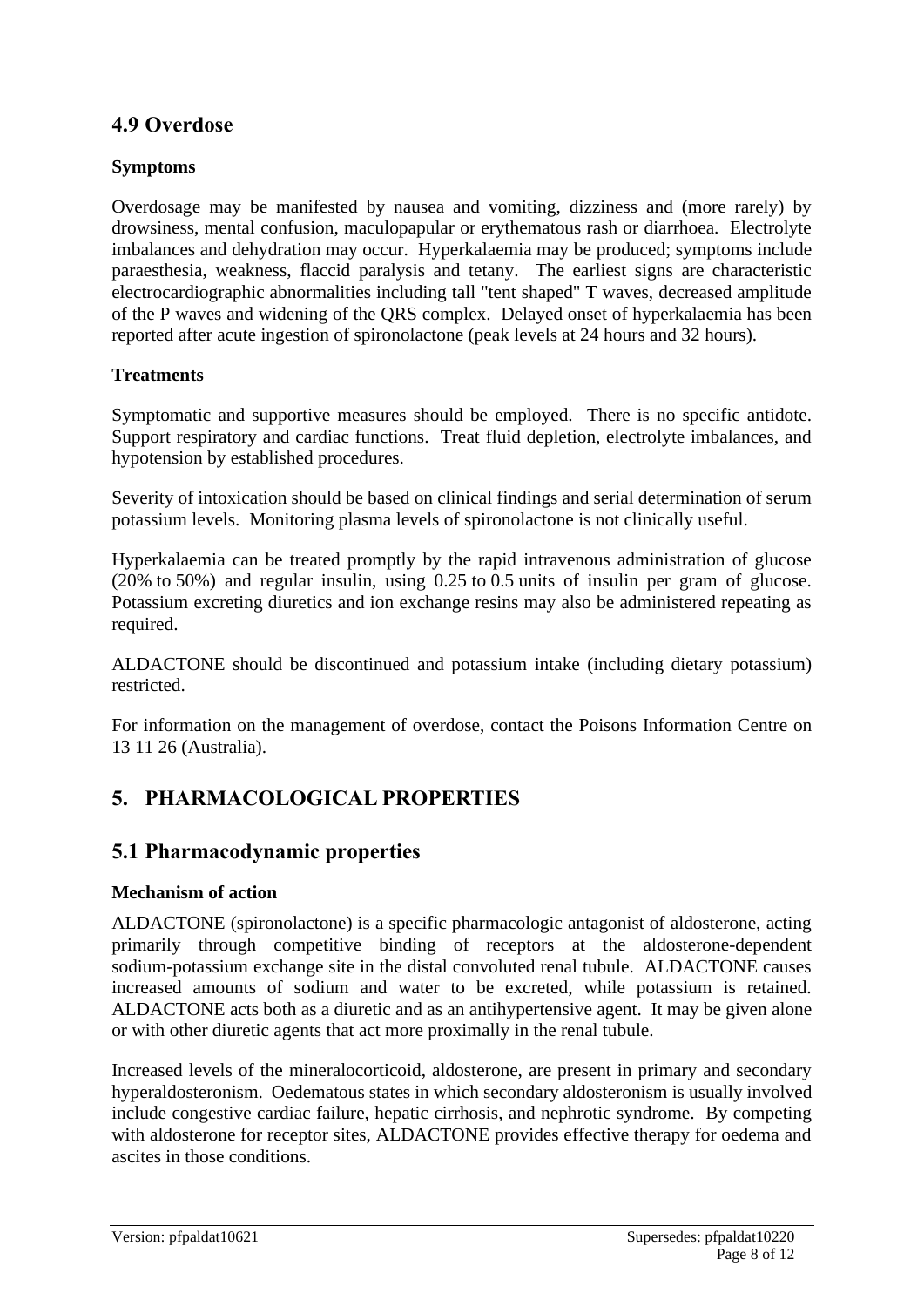ALDACTONE is effective in lowering the systolic and diastolic blood pressure in patients with primary hyperaldosteronism. It is also effective in most cases of essential hypertension despite the fact that aldosterone secretion may be within normal limits in benign essential hypertension.

Through its action in antagonising the effect of aldosterone, ALDACTONE inhibits the exchange of sodium for potassium in the distal renal tubule and helps to prevent potassium loss.

ALDACTONE has not been demonstrated to elevate serum uric acid, to precipitate gout or to alter carbohydrate metabolism.

ALDACTONE has moderate anti androgenic activity in humans by inhibition of the interaction between dihydrotestosterone and the intracellular androgen receptor. It also inhibits several steps in ovarian steroidogenesis resulting in lowered plasma levels of testosterone and some other weak androgenic steroids. Through this activity ALDACTONE is effective in the treatment of female hirsutism.

#### **Clinical trials**

No data available.

### **5.2 Pharmacokinetic properties**

#### **Absorption**

In the human, the bioavailability of spironolactone from orally administered ALDACTONE tablets exceeds 90% when compared with an optimally absorbed solution (spironolactone in polyethylene glycol 400).

Food may increase the bioavailability of spironolactone - the clinical relevance of this effect is uncertain.

#### **Metabolism**

Spironolactone is rapidly and extensively metabolised.

Approximately 25% to 30% of the dose administered is converted to canrenone. Sulfur containing products are the predominant metabolites and together with spironolactone are thought to be primarily responsible for the therapeutic effects of the drug. Canrenone attains peak serum levels at two to four hours following single oral administration. Canrenone plasma concentrations decline in two distinct phases, being rapid in the first 12 hours and slower from 12 to 96 hours. The log linear phase half-life of canrenone, following multiple doses of ALDACTONE, is between 13 and 24 hours. Both spironolactone and canrenone are more than 90% bound to plasma proteins.

#### **Excretion**

The metabolites of spironolactone are excreted primarily in urine, but also in bile.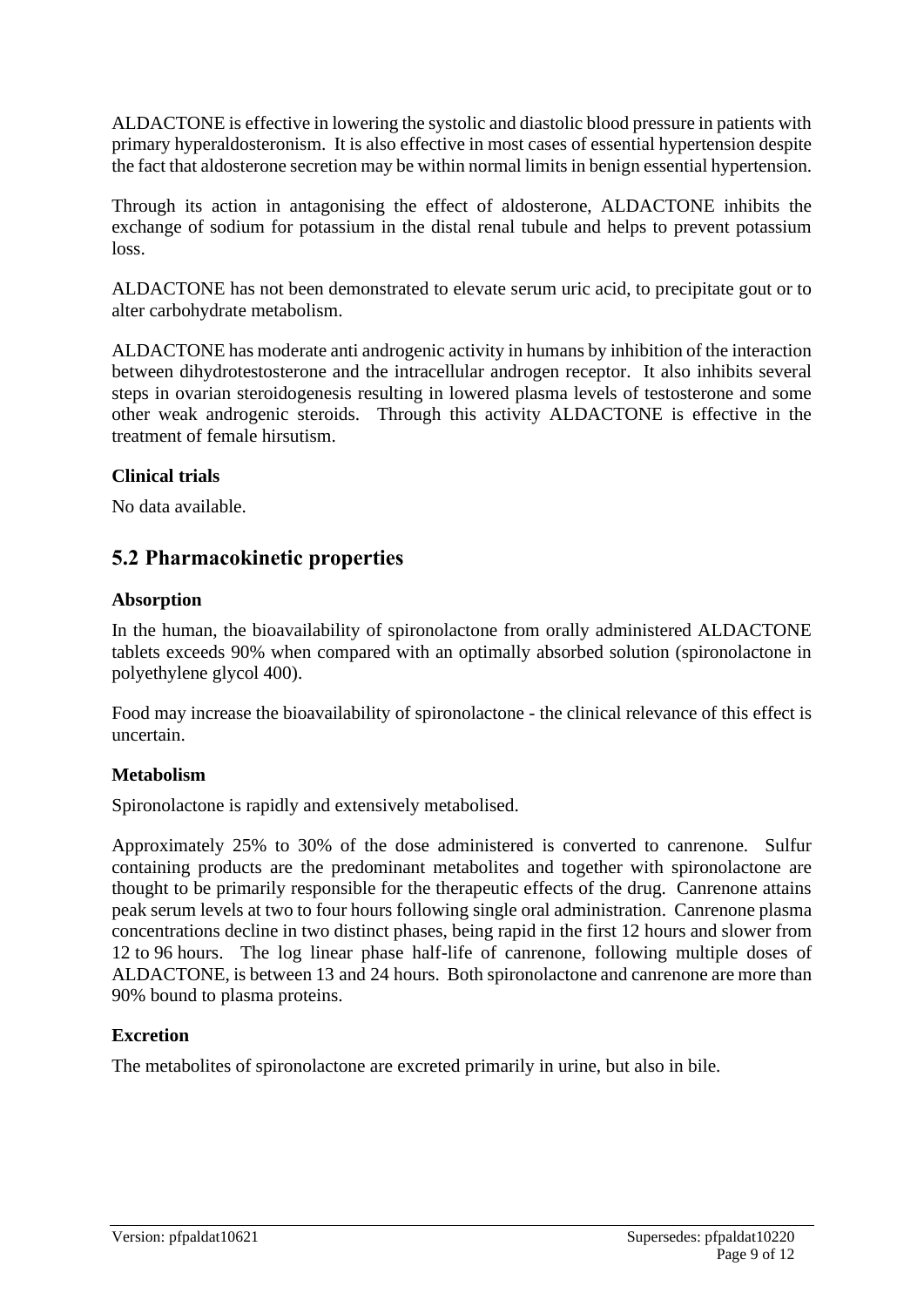# **5.3 Preclinical safety data**

#### **Genotoxicity**

Spironolactone was not mutagenic in the Ames test using five strains of *Salmonella typhimurium* with or without metabolic activation.

#### **Carcinogenicity**

Spironolactone has been shown to be tumorigenic in chronic toxicity studies performed in rats. It should be used only for approved indications. Unnecessary use of this drug should be avoided.

In chronic toxicity studies of spironolactone in rats, changes were observed in the endocrine organs, and the liver. In one study using dietary doses of 50 mg/kg/day, 150 mg/kg/day and 500 mg/kg/day there was a statistically significant dose-related increase in benign adenomas of thyroid follicular cells and testicular interstitial cells. In female rats there was a statistically significant increase in malignant mammary tumours at the mid dose only. In male rats there was a dose-related increase in proliferative changes in the liver, which included hyperplastic nodules and hepatocellular carcinomas at the mid and high doses.

In a 2-year oral carcinogenicity study in which rats were administered 10 mg/kg/day, 30 mg/kg/day, 100 mg/kg/day, and 150 mg/kg/day of spironolactone, the range of proliferative effects observed was consistent with earlier studies. There were statistically significant increases at the higher doses in hepatocellular adenomas and testicular interstitial cell tumours in males, and in thyroid follicular cell adenomas and carcinomas in both sexes. There was also a statistically significant increase in benign uterine endometrial polyps in females. There was an increase in hepatocellular carcinomas in males at 150 mg/kg but this was not statistically significant. There was no significant increase in the incidence of mammary tumours.

The significance of these findings with respect to clinical use is not known.

A dose-related (above 30 mg/kg/day) incidence of myelocytic leukaemia was observed in rats fed daily doses of potassium canrenoate for a period of 1 year. Canrenone and canrenoic acid are the major metabolites of potassium canrenoate. Spironolactone is also metabolised to canrenone. In long-term (2 year) oral carcinogenicity studies of potassium canrenoate in rats, myelocytic leukaemia and hepatic, thyroid, testicular and mammary tumours were observed. Potassium canrenoate did not produce a mutagenic effect in tests using bacteria or yeast. It did produce a positive mutagenic effect in several *in vitro* tests in mammalian cells following metabolic activation. In an *in vivo* mammalian system potassium canrenoate was not mutagenic. An increased incidence of leukaemia was not observed in chronic rat toxicity or carcinogenicity studies conducted with spironolactone at doses up to 500 mg/kg/day. The recommended human dose of spironolactone is 1.4 mg/kg/day to 5.7 mg/kg/day.

### **6. PHARMACEUTICAL PARTICULARS**

### **6.1 List of excipients**

calcium sulfate dihydrate maize starch povidone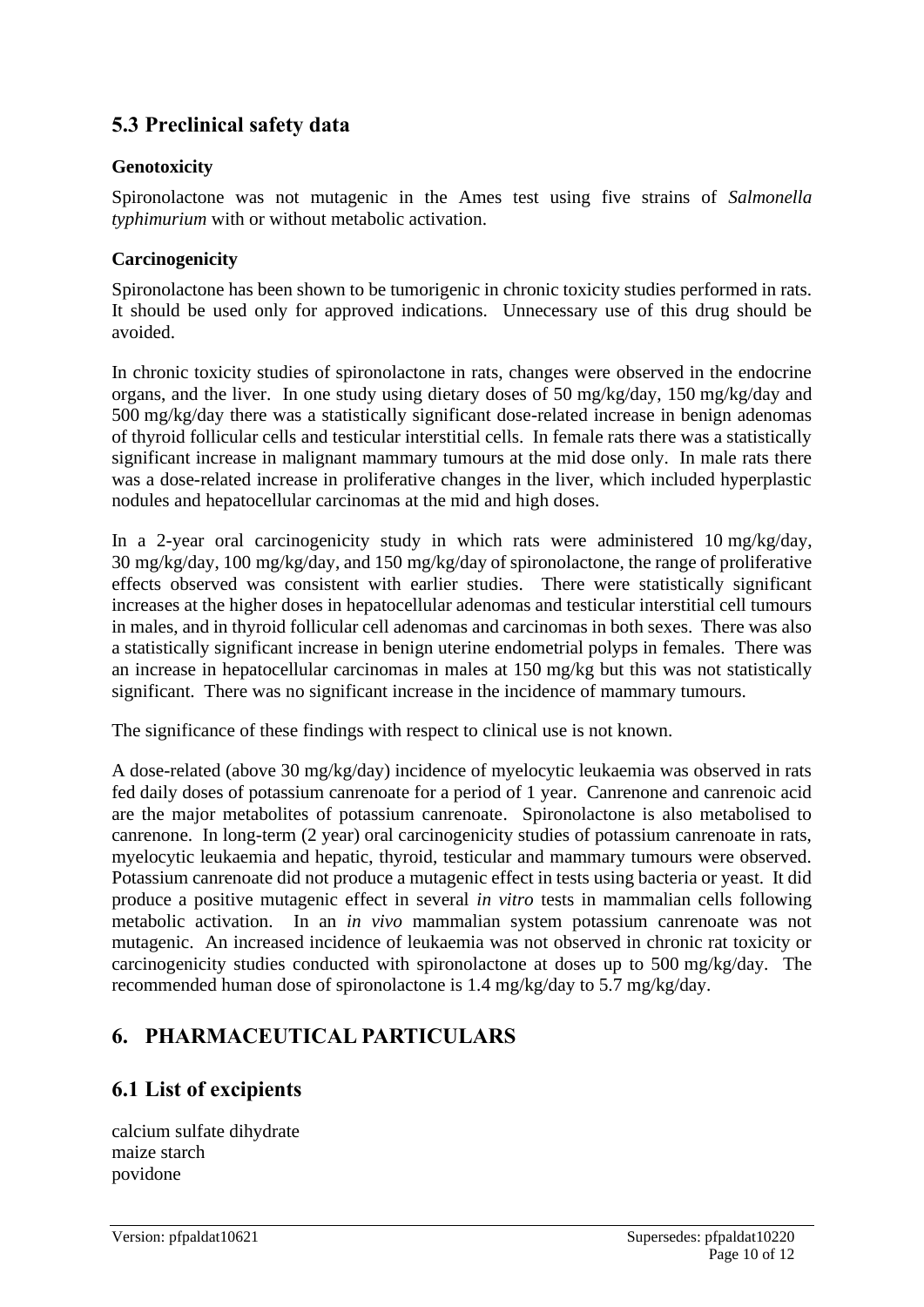magnesium stearate hypromellose macrogol 400 Felcofix peppermint flavour 961149/701213 Opaspray yellow M-1-6032B

### **6.2 Incompatibilities**

Incompatibilities were either not assessed or not identified as part of the registration of this medicine.

# **6.3 Shelf life**

In Australia, information on the shelf life can be found on the public summary of the Australian Register of Therapeutic Goods (ARTG). The expiry date can be found on the packaging.

### **6.4 Special precautions for storage**

Store below 30°C.

### **6.5 Nature and contents of container**

The 25 mg and 100 mg tablets are available as blister packs of 100 tablets.

### **6.6 Special precautions for disposal**

In Australia, any unused medicine or waste material should be disposed of in accordance with local requirements.

# **6.7 Physicochemical properties**

### **Chemical structure**



### **CAS number**

52-01-7